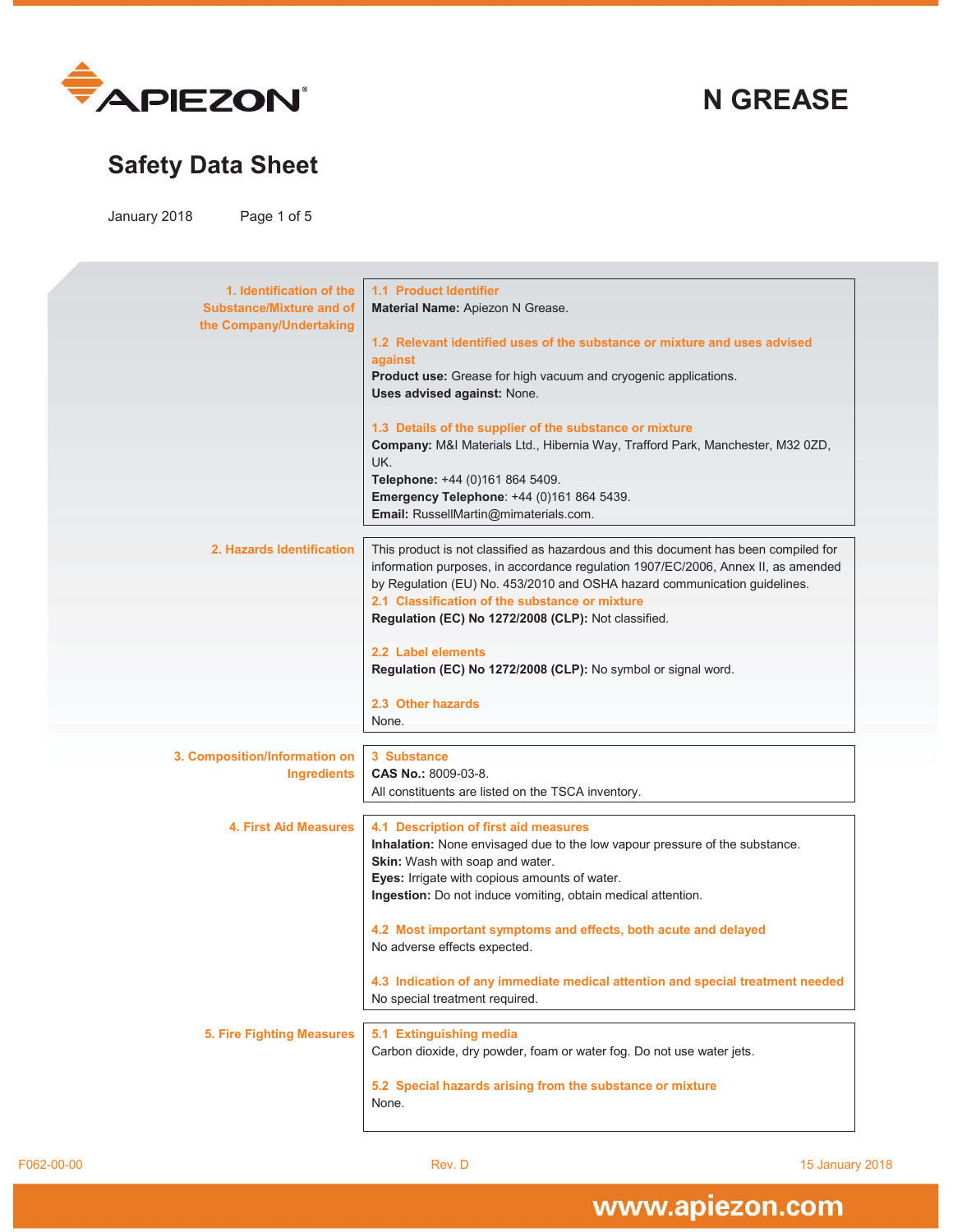

**N GREASE** 

# **Safety Data Sheet**

January 2018 Page 2 of 5

|                                                     | 5.3 Advice for fire fighters                                                                                                                 |
|-----------------------------------------------------|----------------------------------------------------------------------------------------------------------------------------------------------|
|                                                     | No special precautions are required.                                                                                                         |
| <b>6. Accidental Release</b><br><b>Measures</b>     | 6.1 Personal precautions, protective equipment and emergency procedures<br>Spilt product constitutes a slip hazard. Avoid contact with eyes. |
|                                                     | <b>6.2 Environmental precautions</b><br>No special precautions required.                                                                     |
|                                                     | 6.3 Methods and material for containment and cleaning up                                                                                     |
|                                                     | Can be wiped from surfaces and residues cleaned with water and detergent.                                                                    |
| 7. Handling and Storage                             | 7.1 Precautions for safe handling<br>No special precautions required.                                                                        |
|                                                     | 7.2 Conditions for safe storage, including any incompatibilities                                                                             |
|                                                     | No special precautions required.                                                                                                             |
|                                                     | 7.3 Specific end use(s)                                                                                                                      |
|                                                     | No special precautions required.                                                                                                             |
|                                                     |                                                                                                                                              |
| 8. Exposure Controls/<br><b>Personal Protection</b> | 8.1 Control parameters<br>No relevant control parameters.                                                                                    |
|                                                     | 8.2 Exposure controls                                                                                                                        |
|                                                     | The level of controls depends on the use. In most cases very small quantities of                                                             |
|                                                     | material are used. Eye washes should be available for emergency use.                                                                         |
|                                                     | Respiratory protection: None required.<br>Hand protection: Wash hands after use. For prolonged or repeated skin contact                      |
|                                                     | gloves are recommended.                                                                                                                      |
|                                                     | Eye protection: None required.                                                                                                               |
|                                                     |                                                                                                                                              |
| 9. Physical and Chemical                            | 9.1 Information on basic physical and chemical properties                                                                                    |
| <b>Properties</b>                                   | Appearance: Semi-solid yellow/brown grease.<br>Odour: None.                                                                                  |
|                                                     | pH: Not applicable.                                                                                                                          |
|                                                     | Melting point: 42 to 52°C.                                                                                                                   |
|                                                     | Initial boiling point and boiling range: >450°C.                                                                                             |
|                                                     | Flash point: >200°C.                                                                                                                         |
|                                                     | Flammability (solid, gas): Data not available.                                                                                               |
|                                                     | Upper/lower flammability or explosive limits: Data not available.                                                                            |
|                                                     | Vapour pressure: 6 x 10 <sup>-10</sup> Torr at 20°C.                                                                                         |
|                                                     | Vapour density: Not applicable.<br>Relative density: 0.911 at 20°C.                                                                          |
|                                                     | Water solubility: Insoluble.                                                                                                                 |
|                                                     | Solubility: Soluble in aromatic hydrocarbon solvents.                                                                                        |
|                                                     | Partition coefficient: n-octanol/water: Data not available.                                                                                  |
|                                                     | Auto-ignition temperature: >250°C.                                                                                                           |
|                                                     | Decomposition temperature: Data not available.                                                                                               |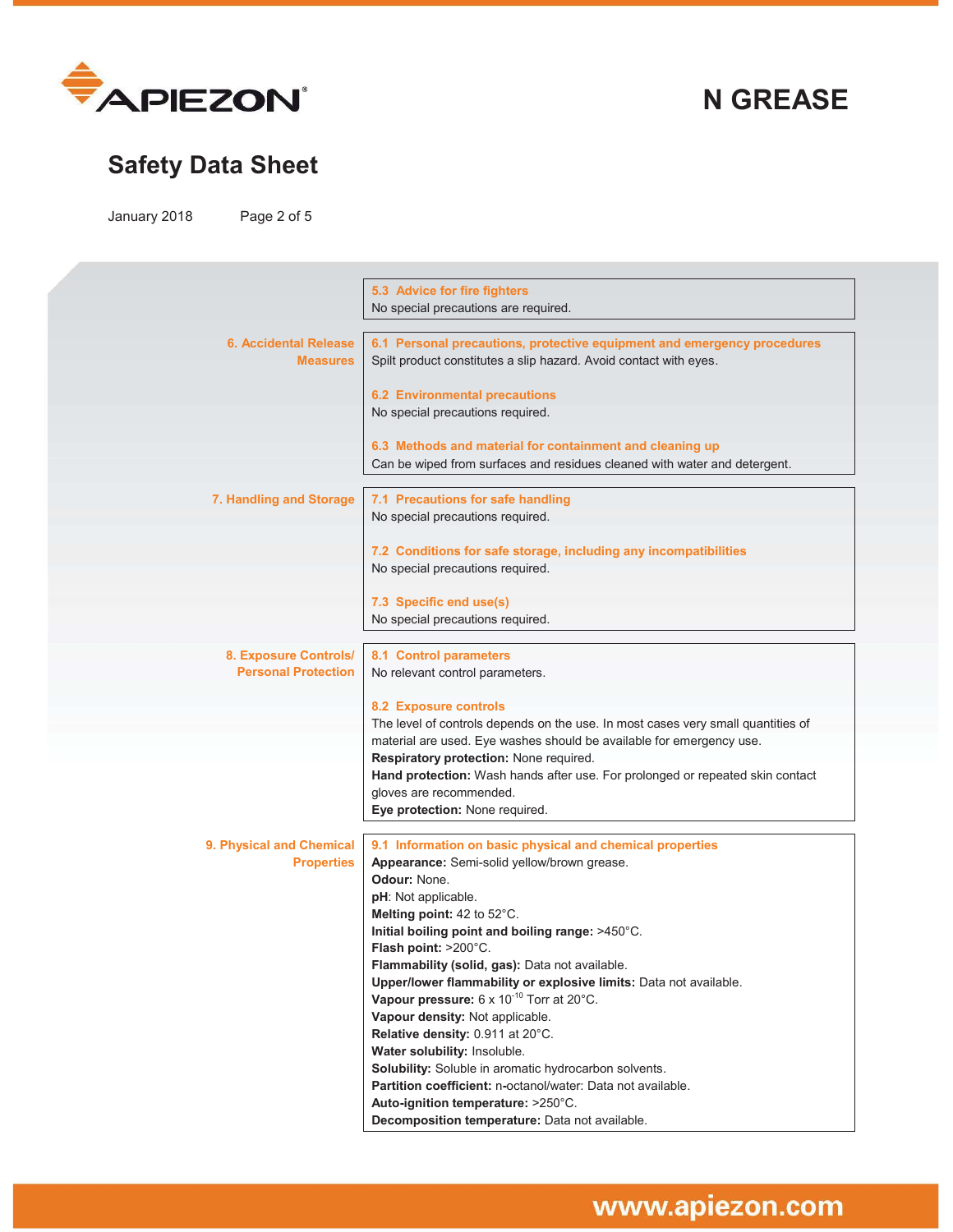

# **Safety Data Sheet**

January 2018 Page 3 of 5

|                                      | Viscosity: Not applicable.                                                                                                                                                   |
|--------------------------------------|------------------------------------------------------------------------------------------------------------------------------------------------------------------------------|
|                                      | Explosive properties: Data not available.                                                                                                                                    |
|                                      | Oxidising properties: Data not available.                                                                                                                                    |
|                                      | 9.2 Other information                                                                                                                                                        |
|                                      | Not applicable.                                                                                                                                                              |
| 10. Stability and Reactivity         | 10.1 Reactivity                                                                                                                                                              |
|                                      | Stable under normal conditions of use.                                                                                                                                       |
|                                      | 10.2 Chemical stability                                                                                                                                                      |
|                                      | Stable under normal conditions of use.                                                                                                                                       |
|                                      | 10.3 Possibility of hazardous reactions                                                                                                                                      |
|                                      | Data not available.                                                                                                                                                          |
|                                      | <b>10.4 Conditions to avoid</b>                                                                                                                                              |
|                                      | Temperatures >120°C.                                                                                                                                                         |
|                                      | 10.5 Incompatible materials                                                                                                                                                  |
|                                      | Strong oxidising agents.                                                                                                                                                     |
|                                      | 10.6 Hazardous decomposition products                                                                                                                                        |
|                                      | None.                                                                                                                                                                        |
| <b>11. Toxicological Information</b> | 11.1 Information on toxicological effects                                                                                                                                    |
|                                      | Likely routes of exposure: Skin and eyes are the most likely routes for exposure.                                                                                            |
|                                      | Accidental ingestion may occur. Inhalation is not expected to be a relevant route of<br>exposure.                                                                            |
|                                      | Acute oral toxicity: Low toxicity: LD50 >2000mg/kg.                                                                                                                          |
|                                      | Acute dermal toxicity: Expected to be of low toxicity: LD50 >2000mg/kg.                                                                                                      |
|                                      | Acute inhalation toxicity: Low volatility makes inhalation unlikely.                                                                                                         |
|                                      | Skin corrosion/irritation: Repeated and prolonged skin contact may cause dry skin<br>or irritation.                                                                          |
|                                      | Eye corrosion/irritation: May cause transient irritation.                                                                                                                    |
|                                      | Respiratory or skin sensitization: Not expected to be a skin sensitizer.                                                                                                     |
|                                      | Aspiration hazard: Not considered an aspiration hazard.                                                                                                                      |
|                                      | Carcinogenicity/mutagenicity: Not considered a mutagenic hazard or carcinogen.                                                                                               |
|                                      | Note N: The classification as a carcinogen need not apply if the full refining history is<br>known and it can be shown that the substance from which it is produced is not a |
|                                      | carcinogen.                                                                                                                                                                  |
|                                      | All constituents are listed on the TSCA inventory.                                                                                                                           |
| <b>12. Ecological Information</b>    | When used and/or disposed of as indicated no adverse environmental effects are                                                                                               |
|                                      | foreseen. Ecotoxicological effects based on knowledge of similar substances.                                                                                                 |
|                                      | 12.1 Toxicity                                                                                                                                                                |
|                                      | Expected to be practically non-toxic.                                                                                                                                        |
|                                      |                                                                                                                                                                              |
|                                      |                                                                                                                                                                              |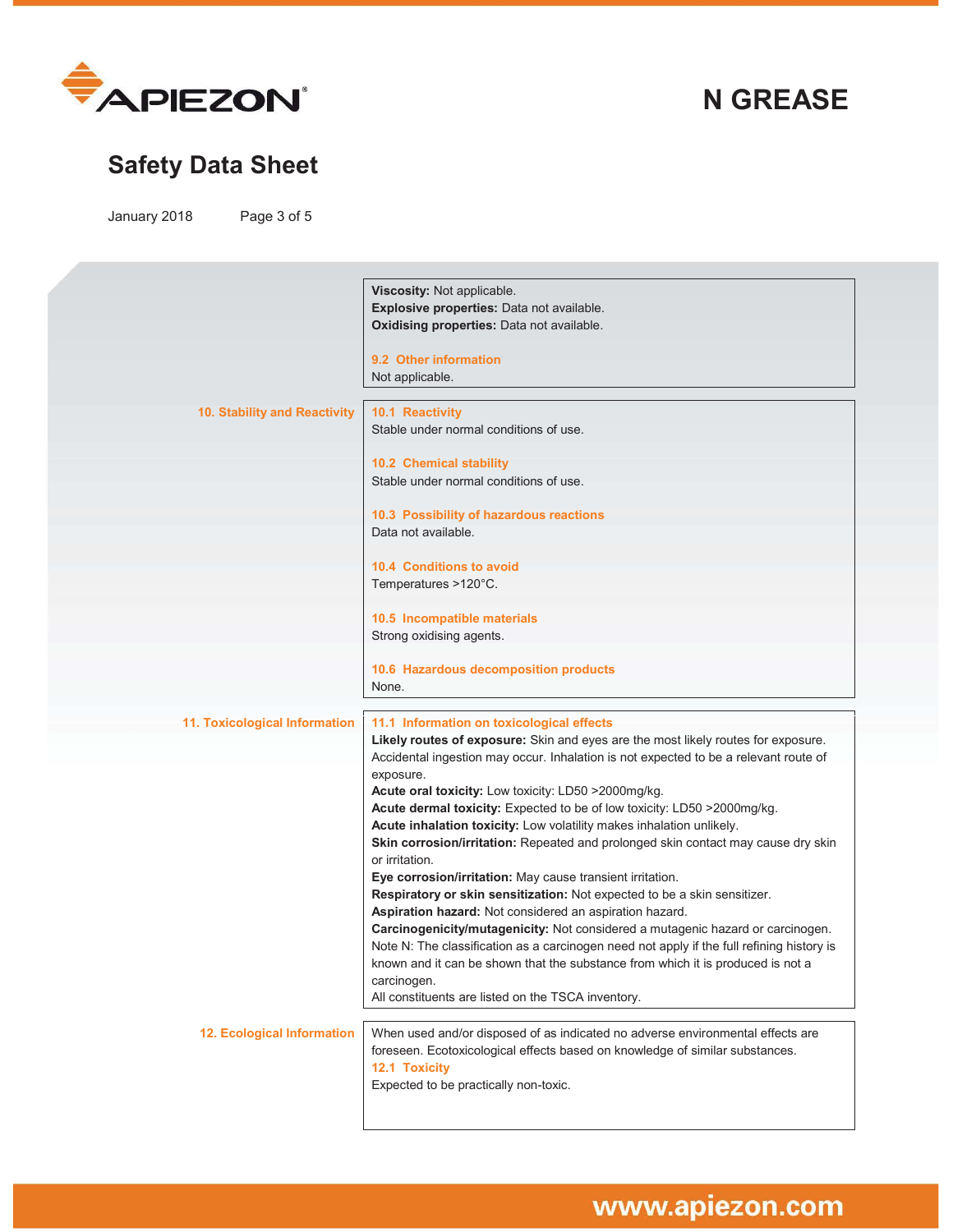

# **Safety Data Sheet**

January 2018 Page 4 of 5

|                                    | 12.2 Persistence and degradability                                                                                                                                  |
|------------------------------------|---------------------------------------------------------------------------------------------------------------------------------------------------------------------|
|                                    | Inherently biodegradable.                                                                                                                                           |
|                                    | 12.3 Bioaccumulative potential                                                                                                                                      |
|                                    | Has the potential to bioaccumulate.                                                                                                                                 |
|                                    | 12.4 Mobility in soil                                                                                                                                               |
|                                    | Product has low mobility in soil.                                                                                                                                   |
|                                    | 12.5 Results of PBT and vPvB assessment                                                                                                                             |
|                                    | The product does not meet criteria for toxicity which requires further assessment. It is                                                                            |
|                                    | not considered PBT or vPvB.                                                                                                                                         |
|                                    | 12.6 Other adverse effects                                                                                                                                          |
|                                    | No other adverse effects envisaged.                                                                                                                                 |
|                                    |                                                                                                                                                                     |
| <b>13. Disposal Considerations</b> | 13.1 Waste treatment methods                                                                                                                                        |
|                                    | Product and packaging must be disposed of in accordance with local and national<br>regulations. May be incinerated. Unused product may be returned for reclamation. |
|                                    |                                                                                                                                                                     |
| <b>14. Transport Information</b>   | Not classified as hazardous under air (ICAO/IATA), sea (IMDG), road (ADR) or rail                                                                                   |
|                                    | (RID) regulations.                                                                                                                                                  |
|                                    | 14.1 UN number<br>Not relevant.                                                                                                                                     |
|                                    |                                                                                                                                                                     |
|                                    | 14.2 UN proper shipping name                                                                                                                                        |
|                                    | Not relevant.                                                                                                                                                       |
|                                    | <b>14.3 Transport hazard class</b>                                                                                                                                  |
|                                    | Not relevant.                                                                                                                                                       |
|                                    | 14.4 Packing group                                                                                                                                                  |
|                                    | Not relevant.                                                                                                                                                       |
|                                    |                                                                                                                                                                     |
|                                    | <b>14.5 Environmental hazards</b><br>Not relevant.                                                                                                                  |
|                                    |                                                                                                                                                                     |
|                                    | 14.6 Special precautions for user                                                                                                                                   |
|                                    | Not relevant.                                                                                                                                                       |
| 15. Regulatory Information         | 15.1 Safety, health and environmental regulations/legislation specific for the                                                                                      |
|                                    | substance or mixture                                                                                                                                                |
|                                    | Product is not subject to Authorisation under REACH.                                                                                                                |
|                                    | All constituent substances in this product are listed in the TSCA inventory.                                                                                        |
|                                    | 15.2 Chemical safety assessment                                                                                                                                     |
|                                    | A chemical safety assessment has been performed for this substance.                                                                                                 |
|                                    |                                                                                                                                                                     |